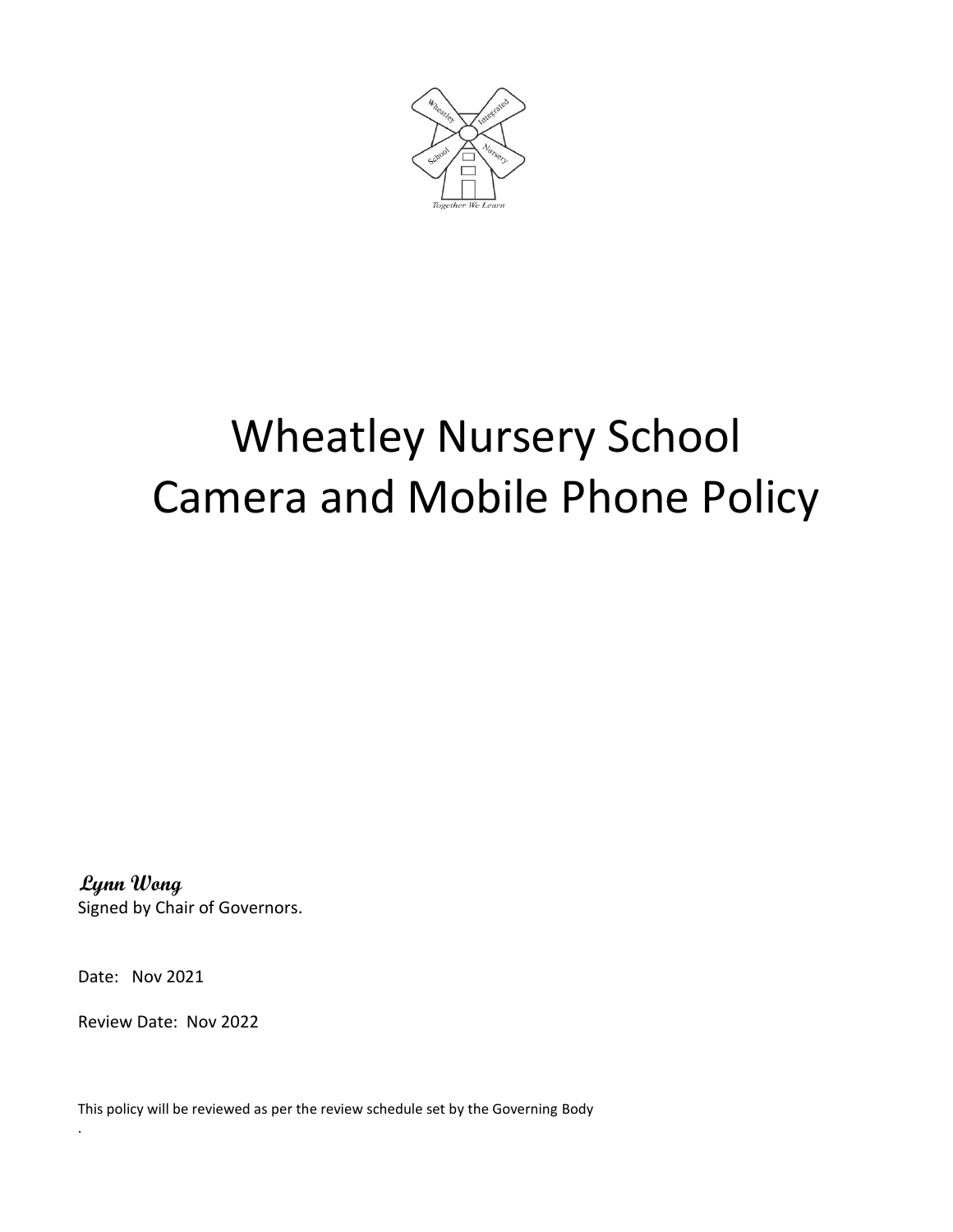## **Introduction**

This policy supplements the statement in our Child Protection and Safeguarding Policy. Wheatley Nursery School recognises the risk posed by use of cameras and mobile phones on its premises as set out in the Early Years Foundation Stage (EYFS) and Keeping Children Safe in Education 2021 (KCSIE). The EYFS specifically states that the safeguarding policy and procedures must cover the use of mobile phones and cameras in the setting.

## **Photographs and recordings**

We recognise that that photographs and video recordings play a part in the life of the nursery school. They provide a record of children's activities and achievements and a tool for staff training and staff and pupil observations.

We ensure that any photographs or recordings taken of children in our nursery are only done with prior written permission from each child's parent. We obtain this when each child is registered and any photographs or recordings taken of children in our nursery are only done with prior written permission from each child's parent.

We ask for permission to use photographs and video recordings for a range of purposes including: use in the child's learning journey; for display purposes; for promotion materials including our nursery website. We ensure that parents understand that where their child is also be on another child's photograph, but not as the primary person, that may be used in another child's learning journey. If a parent is not happy about one or more of these uses, we will respect their wishes and find alternative ways of recording their child's play or learning.

Staff (including students and volunteers) will only use school cameras and print photos off at school. Staff are not permitted to take photographs or recordings of a child on their own cameras, mobiles or other devices.

Parents are not permitted to use any recording device or camera (including those on mobile phones) on the premises without the prior consent of the manager.

During special events such as Christmas or leaving parties, staff may produce group photographs to distribute to parents on request. In this case we will gain individual permission for each child before the event. This will ensure all photographs taken are in line with parental choice. We ask that photos of events such as Christmas parties are not posted on any social media websites/areas.

## **Mobile phones**

Staff should not use or carry their personal mobile phones or any other equipment with camera facilities on the school premises when children are present. Mobile phones should only be used in staff breaks/in the staff room or office facilities. This protects staff from being distracted in their work, and from allegations of inappropriate